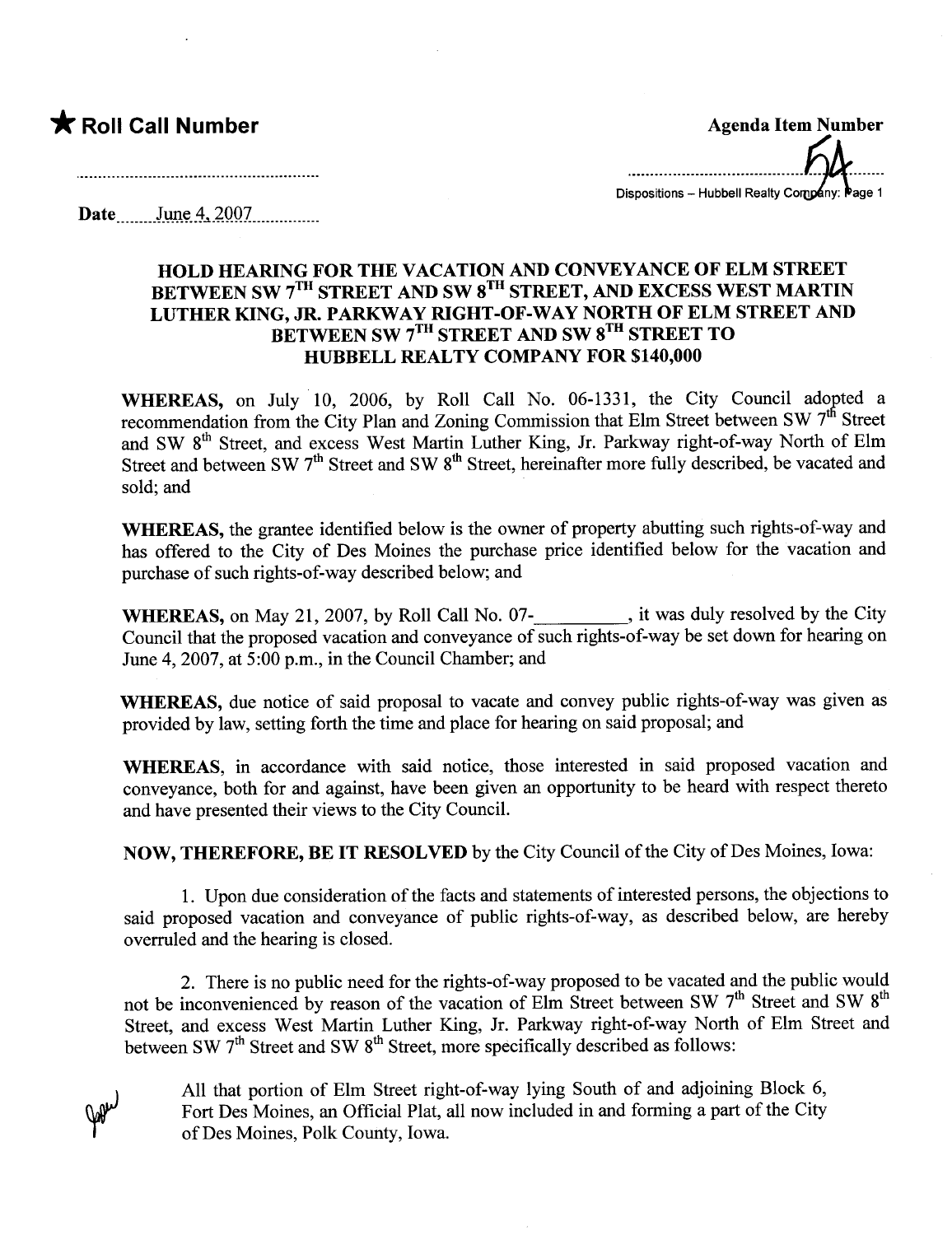# \* Roll Call Number Agenda Item Number

Date  $June\ 4, 2007$ 

#### And

All that part of Lots 3, 4, 5 and 6, Block 6, Fort Des Moines, an Official Plat, and the intervening alleys and vacated alleys in said parcel, all now included in and forming a part of the City of Des Moines, Polk County, Iowa, more particularly described as follows:

Dispositions -- Hubbell Realty Company: Page 2



Beginning at the southwesterly comer of said Lot 4, and being the intersection of the present northerly right-of-way line of Elm Street and the present easterly right-ofway line of Southwest  $8^{th}$  Street; thence North  $15^{\circ}$ (degrees)  $23'$ (minutes) 52"(seconds) West (assumed bearing for the purose of this description) along the westerly line of said Lots 4 and 3, and being the present easterly right-of-way line of Southwest  $8<sup>th</sup>$  Street, 116.08 feet; thence North  $81°42'58"$  East, 4.89 feet; thence North 81°03'54" East, 262.35 feet; thence South 63°00'04" East, 26.02 feet to the Northeasterly comer of said Lot 5, and being the present westerly right-of-way line of Southwest  $7<sup>th</sup>$  Street; thence South 15°21'13" East along the easterly line of said Lot 5, and being the present westerly right-of-way line of Southwest  $7<sup>th</sup>$  Street, 66.56 feet to the southeasterly comer of said Lot 5, and being the intersection of the present northerly right-of-way line of Elm Street and the present westerly right-ofway line of Southwest  $7<sup>th</sup>$  Street; thence South  $74^{\circ}13'52''$  West along the southerly line of said Lot 5 and its westerly extension, and said Lot 4, and being the present northerly right-of-way line of Elm Street, 284.71 feet to the point of beginning. By survey containing 28,035 square feet, or 0.64 acre.

3. That the sale and conveyance of such rights-of-way, as described below, to Hubbell Realty Company for \$140,000, together with payment by such grantee of the estimated publication and recording costs for this transaction, be and is hereby approved:

All that portion of vacated Elm Street right-of-way lying South of and adjoining Block 6, Fort Des Moines, an Official Plat, all now included in and forming a part of the City of Des Moines, Polk County, Iowa.

And

All that part of vacated Lots 3, 4, 5 and 6, Block 6, Fort Des Moines, an Official Plat, and the intervening alleys and vacated alleys in said parcel, all now included in and forming a part of the City of Des Moines, Polk County, Iowa, more particularly described as follows: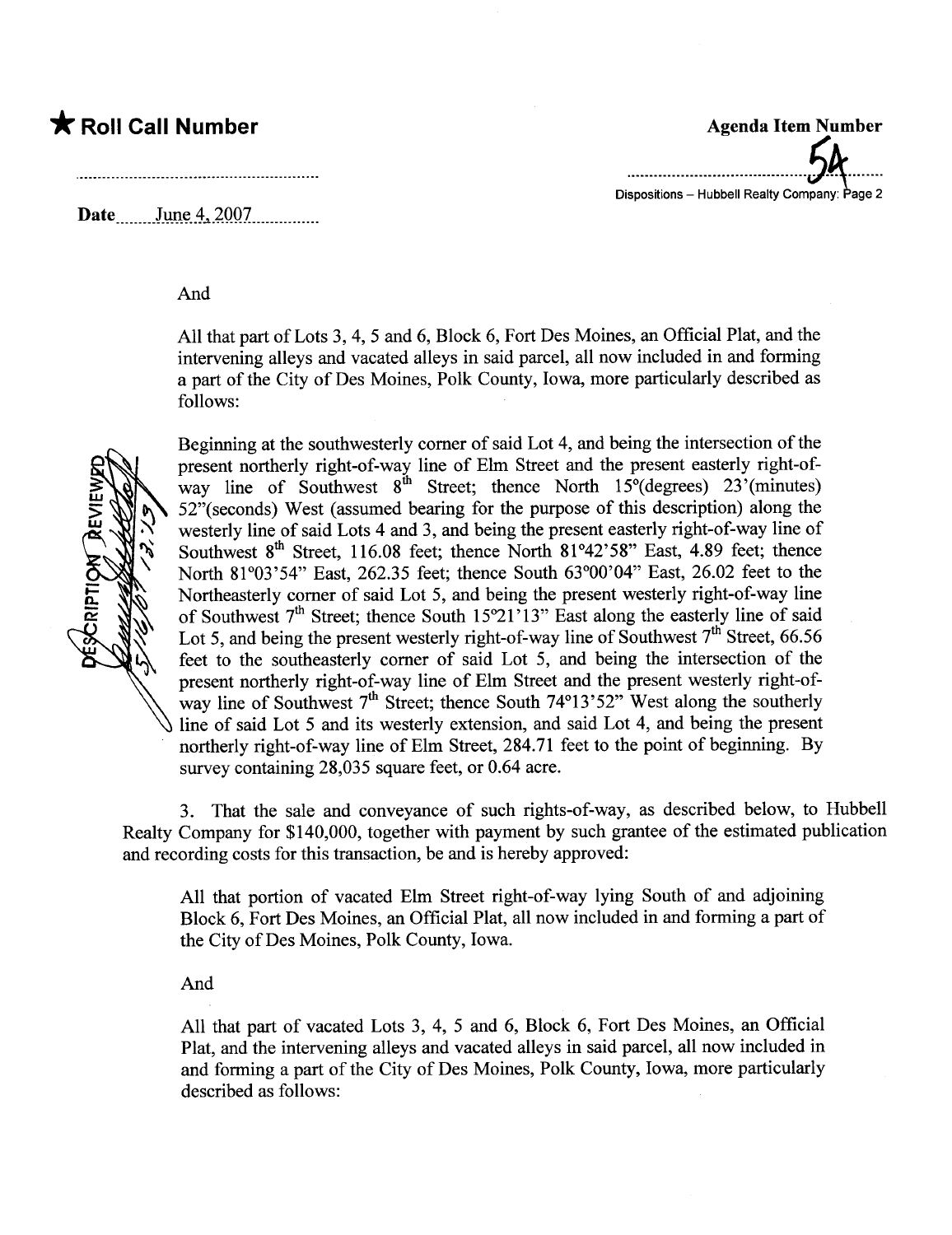## $\bigstar$  Roll Call Number  $\bigstar$  Roll Call Number

Date June 4, 2007



Beginning at the southwesterly comer of said Lot 4, and being the intersection of the present northerly right-of-way line of Elm Street and the present easterly right-ofway line of Southwest  $8^{th}$  Street; thence North  $15^{\circ}$ (degrees) 23<sup>'</sup>(minutes) 52"(seconds) West (assumed bearng for the purpose of this description) along the westerly line of said Lots 4 and 3, and being the present easterly right-of-way line of Southwest  $8<sup>th</sup>$  Street, 116.08 feet; thence North  $81°42'58"$  East, 4.89 feet; thence North 81°03'54" East, 262.35 feet; thence South 63°00'04" East, 26.02 feet to the Northeasterly comer of said Lot 5, and being the present westerly right-of-way line of Southwest  $7<sup>th</sup>$  Street; thence South 15°21'13" East along the easterly line of said Lot 5, and being the present westerly right-of-way line of Southwest  $7<sup>th</sup>$  Street, 66.56 feet to the southeasterly comer of said Lot 5, and being the intersection of the present northerly right-of-way line of Elm Street and the present westerly right-ofway line of Southwest  $7<sup>th</sup>$  Street; thence South  $74<sup>o</sup>13<sup>o</sup>52<sup>o</sup>$  West along the southerly line of said Lot 5 and its westerly extension, and said Lot 4, and being the present northerly right-of-way line of Elm Street, 284.71 feet to the point of beginning. By survey containing  $28,035$  square feet, or 0.64 acre.

Dispositions - Hubbell Realty Company

4. The Mayor is authorized and directed to sign the Offer to Purchase and the Quit Claim Deed for the conveyances identified above, and the City Clerk is authorized and directed to attest to the Mayor's signature.

5. Upon final passage of an ordinance vacating the said rights-of-way and upon proof of payment of the consideration plus \$113.00 for publication and recording costs, the City Clerk is authorized and directed to forward the original of the said Deed, together with a certified copy of this resolution and of the affidavit of publication of the notice of this hearng to the Real Estate Division of the Engineering Deparment for the purose of causing said documents to be recorded.

6. The Real Estate Division Manager is authorized and directed to forward the original of the Deed, together with a certified copy of this resolution and of the affidavit of publication of the notice of this hearing, to the Polk County Recorder's Office for the purose of causing these documents to be recorded.

7. Upon receipt of the recorded documents back from the Polk County Recorder, the Real Estate Division Manager shall mail the original of the Quit Claim Deed and copies of the other documents to the grantee.

8. The proceeds from the sale of this property will be deposited into the following accounts:  $$28,000 - 2007-08$  Operating Budget, Page 259, Property Maintenance, SP767, and \$112,000 -Federal Title 23 Deposit Account, Fund: CP038, Org.: EN990000, Project: STR500.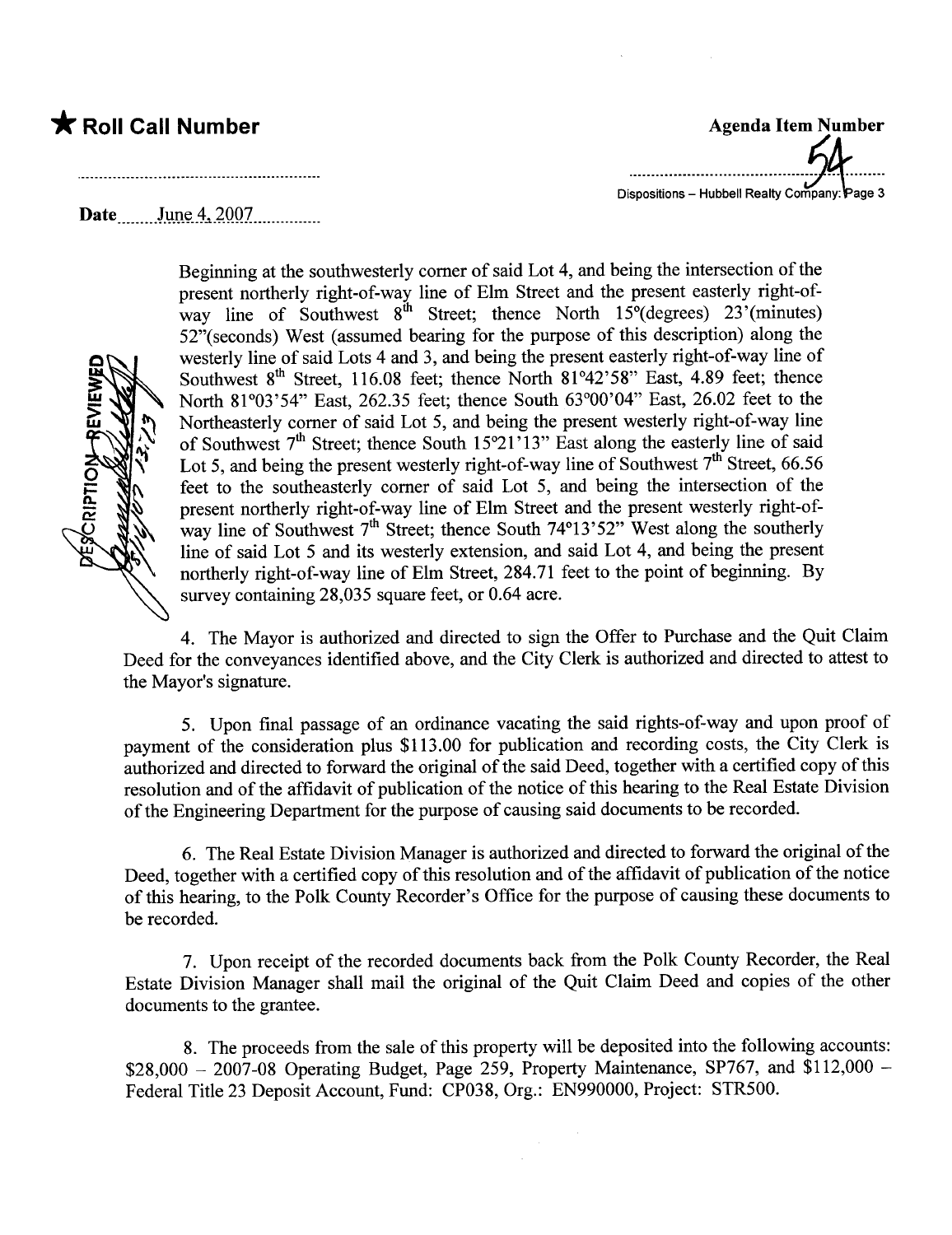# $\bigstar$  Roll Call Number

Date. \_\_ \_\_ \_\_ J\_lln-~.. -,.2 Q Q 1. \_\_. \_\_ \_\_ \_\_\_

| <b>Agenda Item Number</b>                                  |
|------------------------------------------------------------|
| $\mathcal{L}4$                                             |
| Dispositions – Hubbell Realty Company. <sup>[</sup> Page 4 |

(Council Communication  $\text{No.}07 - 32$ 

Moved by to adopt.

APPROVED AS TO FORM:

Hennaf We

Assistant City Attorney

| Glenna K. Frank<br><b>Assistant City Attorney</b> |                |             |                                                 |                                                                                                       |                                                                   |
|---------------------------------------------------|----------------|-------------|-------------------------------------------------|-------------------------------------------------------------------------------------------------------|-------------------------------------------------------------------|
| <b>COUNCIL ACTION</b>                             | <b>YEAS</b>    | <b>NAYS</b> | <b>PASS</b>                                     | <b>ABSENT</b>                                                                                         | <b>CERTIFICATE</b>                                                |
| <b>COWNIE</b>                                     | <b>COLEMAN</b> |             |                                                 |                                                                                                       | I, JODY WITMER, Chief Deputy City Clerk of                        |
|                                                   |                |             |                                                 |                                                                                                       |                                                                   |
| <b>HENSLEY</b>                                    |                |             |                                                 | said City hereby certify that at a meeting of the<br>City Council of said City of Des Moines, held on |                                                                   |
| <b>KIERNAN</b>                                    |                |             |                                                 |                                                                                                       | the above date, among other proceedings the<br>above was adopted. |
| <b>MAHAFFEY</b>                                   |                |             |                                                 |                                                                                                       |                                                                   |
| <b>MEYER</b>                                      |                |             |                                                 | IN WITNESS WHEREOF, I have hereunto set my                                                            |                                                                   |
| <b>VLASSIS</b>                                    |                |             | hand and affixed my seal the day and year first |                                                                                                       |                                                                   |
| <b>TOTAL</b>                                      |                |             |                                                 |                                                                                                       | above written.                                                    |
| <b>MOTION CARRIED</b>                             |                |             |                                                 | <b>APPROVED</b>                                                                                       |                                                                   |
| Mayor                                             |                |             |                                                 |                                                                                                       | City Clerk                                                        |